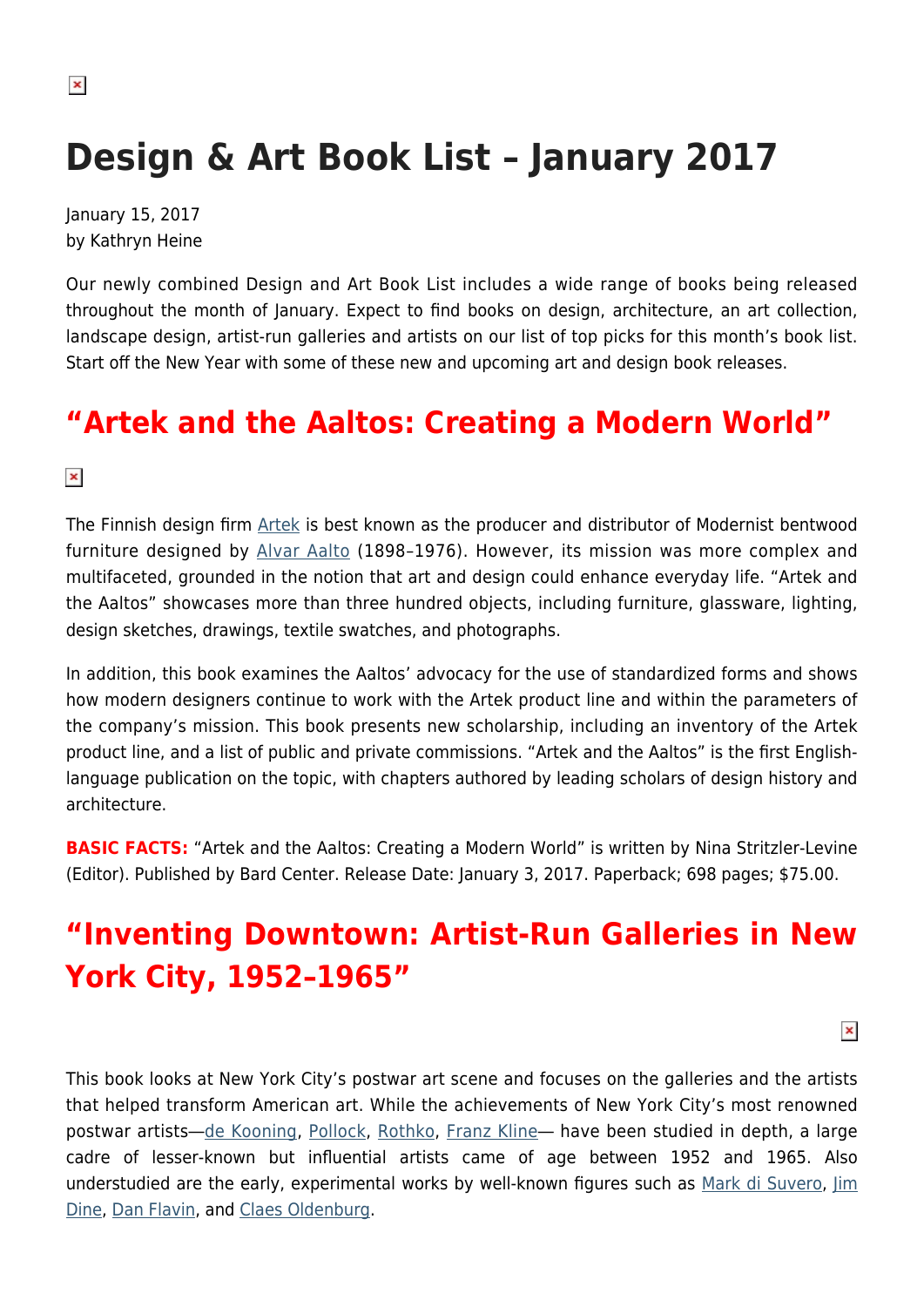Focusing on innovative artist-run galleries in Lower Manhattan from the early 1950's to the mid-1960s, this book reevaluates the period― uncovering its diversity, creativity, and nuances, and tracing the spaces' influence during the decades that followed. "Inventing Downtown" explores 14 key spaces in which styles such as Pop, Minimalism, and performance and installation art thrived. Excerpts from 33 interviews with artists, critics, and dealers, conducted by Billy Klüver and Julie Martin, offer personal insight into the era's creative milieu.

**BASIC FACTS:** "Inventing Downtown: Artist-Run Galleries in New York City, 1952-1965" is written by Melissa Rachleff (Author), Lynn Gumpert (Introduction), Billy Kluver (Contributor) and Julie Martin (Contributor). Published by Prestel. Release Date: January 10, 2017. Hardcover; 288 pages; \$75.00.

### **"Doris Salcedo: The Materiality of Mourning"**

 $\pmb{\times}$ 

Colombian sculptor and installation artist [Doris Salcedo](https://hamptonsarthub.com/2016/06/21/art-review-doris-salcedo-retrospective-in-miami-pays-witness-to-loss/) (b. 1958) creates works that address political violence and oppression. This book, which focuses on Salcedo's works from 2001 to the present, examines the development and evolution of her approach. Her sculptures have pushed toward new extremes, incorporating organic materials—rose petals, grass, and soil—in order to blur the line between the permanent and the ephemeral.

This text illuminates the artist's practice: personal interviews and research joined with acts of making that both challenge limits and set new directions in materiality. Mary Schneider Enriquez argues for viewing Salcedo's oeuvre not just through a particular theoretical lens, such as violence studies or trauma and memory studies, but for the way the artist engages with and expands the traditions of sculpture as a medium.

**BASIC FACTS:** "Doris Salcedo: The Materiality of Mourning" is written by Mary Schneider Enriques (Author), Doris Salcedo (Contributor) and Narayan Khandekar (Contributor). Published by Harvard Art Museums. Release Date: January 10, 2017. Hardcover; 196 pages; \$50.00.

# **"Landscapes of Modern Architecture: Wright, Mies, Neutra, Aalto, Barragán"**

 $\pmb{\times}$ 

Modern architects are often condemned for a seeming disregard of site considerations such as climate, topography, and existing vegetation. Noted landscape and architectural historian Marc Treib counters this view in a survey of 20th-century buildings and their landscapes. Exploring a range of architectural, philosophical, and theoretical approaches, Treib investigates the site strategies of five prominent modern-period architects: [Frank Lloyd Wright](http://www.franklloydwright.org/) (1867-1959), [Ludwig](http://www.miessociety.org/legacy/) [Mies van der Rohe](http://www.miessociety.org/legacy/) (1886-1969), [Richard Neutra](https://neutra.org/) (1892-1970), [Alvar Aalto](http://www.alvaraalto.fi/index_en.htm) (1898-1976), and [Luis](http://www.pritzkerprize.com/1980/works) [Barragán](http://www.pritzkerprize.com/1980/works) (1902–1988).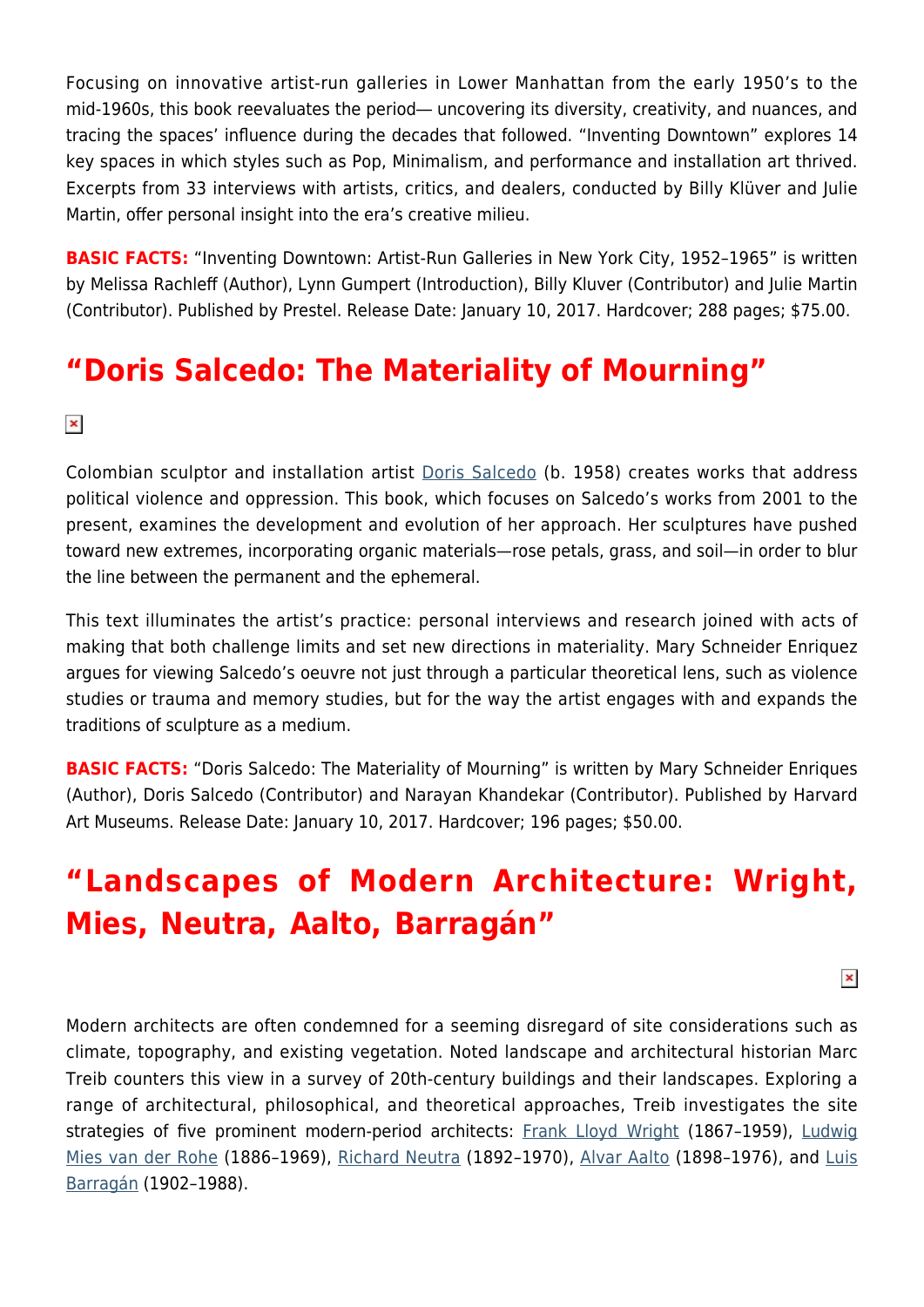Fully illustrated with rarely published archival drawings and plans, accompanied by the author's own photographs, this book presents the spectrum of architectural responses to the constraints of site, climate, client, program, building material, region, and nation. Taken as a group, the work of these five architects sheds important light on the consideration and influence of the site and landscape on the practice of architecture during the 20th century.

**BASIC FACTS:** "Landscapes of Modern Architecture: Wright, Mies, Neutra, Aalto, Barragán" is written by Marc Treib (Author). Published by Yale University Press. Release Date: January 17, 2017. Hardcover; 272 pages; \$65.00.

### **"Drawing Rooms: Trends in Contemporary Graphic Art"**

#### $\pmb{\times}$

The medium of drawing has never been so topical. Young artists in particular are once again dedicating themselves exclusively to drawing and consciously setting new accents. "Drawing Rooms" focuses on recent trends in drawing, from small-format pencil studies to diagrams, scores and room installations.

These new trends in drawing are the focus of the volume "Drawing Rooms." The exhibition catalogue on the occasion of the reopening of the Hamburger Kunsthalle provides an in-depth overview of over fifty years of drawing. Artists include [John Cage](http://www.johncage.org/), [Hanne Darboven,](https://www.artsy.net/artist/hanne-darboven) [Jim Dine,](https://www.artsy.net/artist/jim-dine) [Rebecca Horn](http://www.rebecca-horn.de/), [Sigmar Polke](https://www.artsy.net/artist/sigmar-polke), [Arnulf Rainer,](http://www.tate.org.uk/art/artists/arnulf-rainer-1813) [James Rosenquist](http://www.jamesrosenquiststudio.com/), [Dieter Roth,](https://en.wikipedia.org/wiki/Dieter_Roth) [Jorinde Voigt](http://jorindevoigt.com/) and more.

**BASIC FACTS:** "Drawing Rooms: Trends in Contemporary Graphic Art" is written by Hubertus Gassner (Editor). Published by Kerber. Release Date: January 24, 2017. Hardcover; 168 pages; \$45.00.

# **"Dancing with Myself: Self-Portrait and Self-Invention Works from the Pinault Collection"**

 $\pmb{\times}$ 

"Dancing with Myself" draws its selection of works from the collection of François Pinault, exploring the major roles that contemporary artists have played as their own protagonists in the art of the last decades. The volume surveys artists who perceive their own bodies and identities as unique and malleable raw material in a way that surpasses the confines of traditional self-portraiture.

Featuring figures of 20th and 21st-Century art such as [Cindy Sherman,](https://hamptonsarthub.com/2016/03/18/news-cindy-sherman-as-street-style-fashionista/) [Nan Goldin](http://www.artnet.com/artists/nan-goldin/), [Bruce Nauman,](https://www.artsy.net/artist/bruce-nauman) [Alighiero Boetti,](http://www.fondazioneboetti.it/) [Gilbert & George](http://www.gilbertandgeorge.co.uk/) and [Maurizio Cattelan,](https://www.perrotin.com/artists/Maurizio_Cattelan/2#news) this publication documents a variety of disciplines, exploring the multitude of ways in which artists can feature in—or, indeed, become—the art.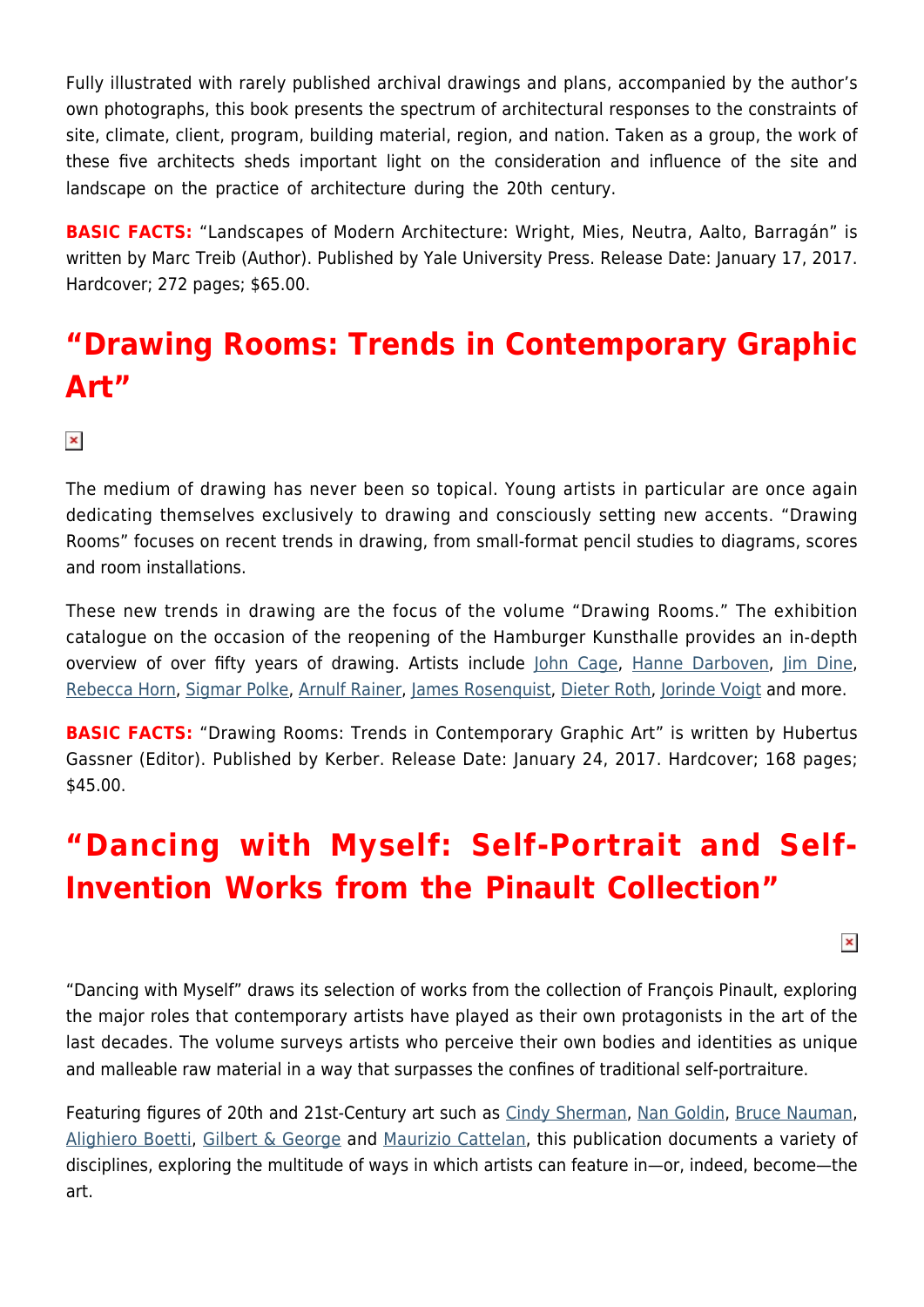**BASIC FACTS:** "Dancing with Myself: Self-Portrait and Self-Invention Works from the Pinault Collection" is written by Abigail Solomon-Godeau (Contributor), Sabine Flach (Contributor) and Kito Nedo (Contributor). Published by Steidl/Museum Folkwang, Essen. Release Date: January 24, 2017. Hardcover; 256 pages; \$35.00.

### **"Wall to Wall: Carpets by Artists"**

#### $\pmb{\times}$

"Wall to Wall: Carpets by Artists" features work from a wide cross-section of contemporary artists and their weaving partners. The carpet will be used as a device to show how artists can integrate deep philosophical and formal resolutions into the very nature of an object and its material. "Wall to Wall" reflects a history of art in which the achievements of significant artists motivate paradigm shifts.

Artists like [Andy Warhol](https://hamptonsarthub.com/2013/06/25/andys-hamptons-warhol-still-summers-here/), [Chuck Close,](https://hamptonsarthub.com/2013/09/09/art-review-sumptuous-portraits-by-chuck-close-at-guild-hall-museum/) [Heimo Zobernig](http://www.heimozobernig.com/) and more will be considered with respect to their abilities to work in a medium that is often at odds with the ethos of movements to which they have been ascribed. The current MOCA Cleveland exhibition holds that this contradiction is the space in which creative revolution happens. Technique and production will also be considered; the interchange between artist, producer, and artisan is of utmost importance. "Wall to Wall" considers the waning of artisanal traditions, presenting the artist's carpet as an example of delegation in a post-Duchampian mode, indexing hand-made approaches for which even the most hardline conceptual artists have a deep and undying respect.

**BASIC FACTS:** "Wall to Wall: Carpets by Artists" is written by Cornelia Lauf (Editor). Published by Walther König, Köln. Release Date: January 24, 2017. Paperback; 152 pages; \$40.00.

# **"Serpentine Pavilion and Summer Houses 2016: Bjarke Ingels Group, Kunlé Adeymi, Yona Friedman, Asif Khan, Barkow Leibinger"**

 $\pmb{\times}$ 

The Serpentine Architecture Program expands for 2016, with four Summer Houses joining the Serpentine Pavilion. The Pavilion, designed by [Bjarke Ingels Group](https://big.dk/#projects) (BIG), is an unzipped wall that is transformed from a straight line to a three-dimensional space, creating a structure that by day houses a café and by night becomes a space for the Serpentine's Park Nights performance program.

[Kunlé Adeyemi](http://www.nleworks.com/team-member/kunle-adeyemi/)'s Summer House is an inverse replica of Queen Caroline's Temple―a tribute to its robust form, space and material, recomposed into a new sculptural object. [Barkow Leibinger](http://www.barkowleibinger.com/) was inspired by another, now extinct, 18th-century pavilion designed by William Kent, which rotated and offered 360-degree views of the Park. [Yona Friedman](http://www.yonafriedman.nl/)'s Summer House takes the form of a modular